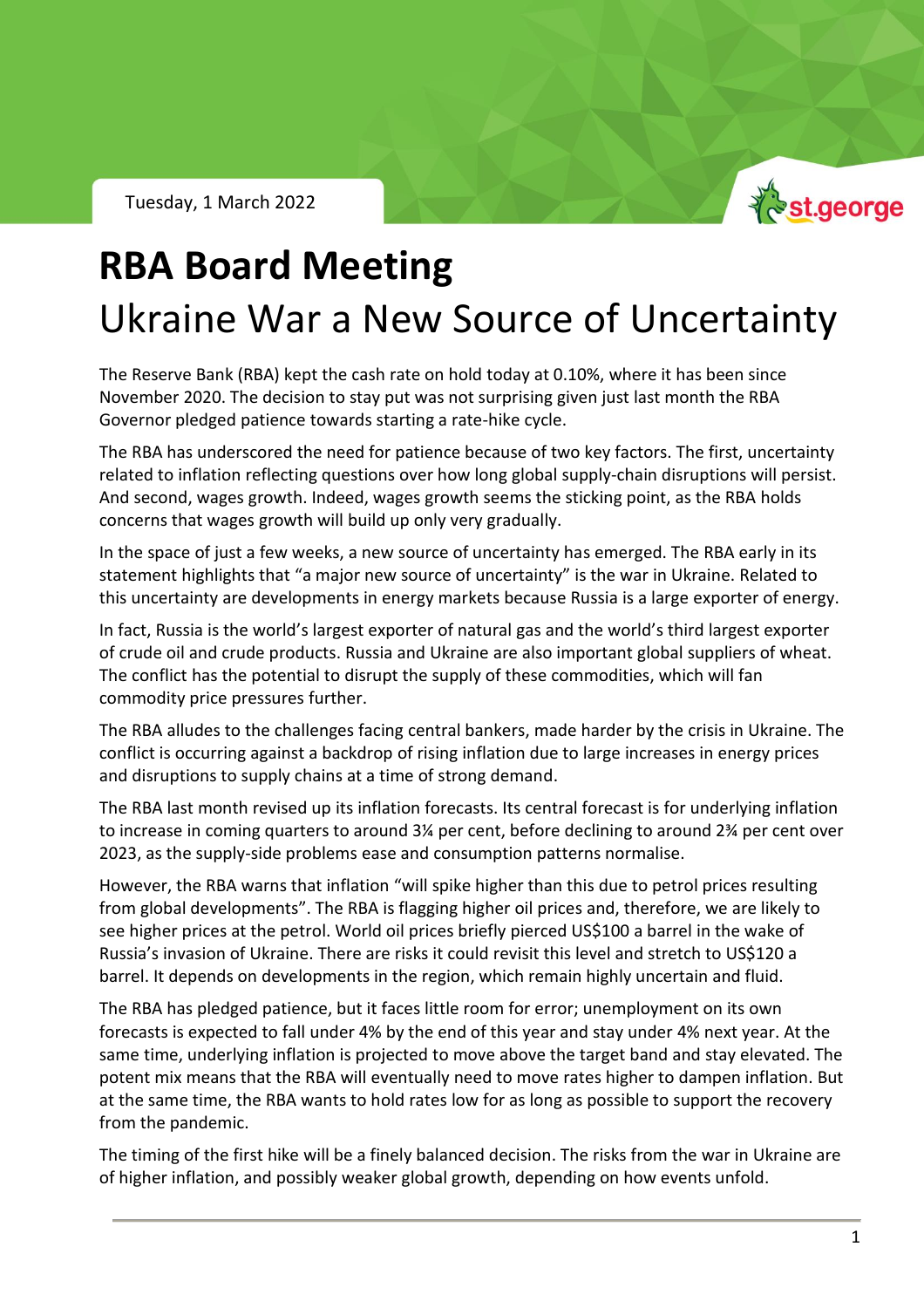RBA concerns over possible inertia in wages growth in Australia remain. Last week, data on the wage price index revealed wages growth of 2.3% over the year to the December quarter. However, the RBA in recent speeches has indicated it is focusing on a broader range of wage measures beyond just the wage price index.

Today's statement contained references to these broader measures. Indeed, most references were to "labour costs", in contrast to "wages growth" in earlier statements. These broader measures of wages should show a stronger build-up of pressures.

However, the RBA stuck to the same mantra as its statement last month that "while inflation has picked up, it is too early to conclude that it is sustainably within the target range".

The RBA remains in wait-and-see mode and its language continues to be one of patience. We remain comfortable with our view that the rate-hike cycle will kick off in August. An earlier move (June or July) can't be ruled out, but for an earlier move to materialise there would need to be very strong prints for wages (out May) and inflation (out April).

> **Besa Deda, Chief Economist** Ph: 0404 844 817